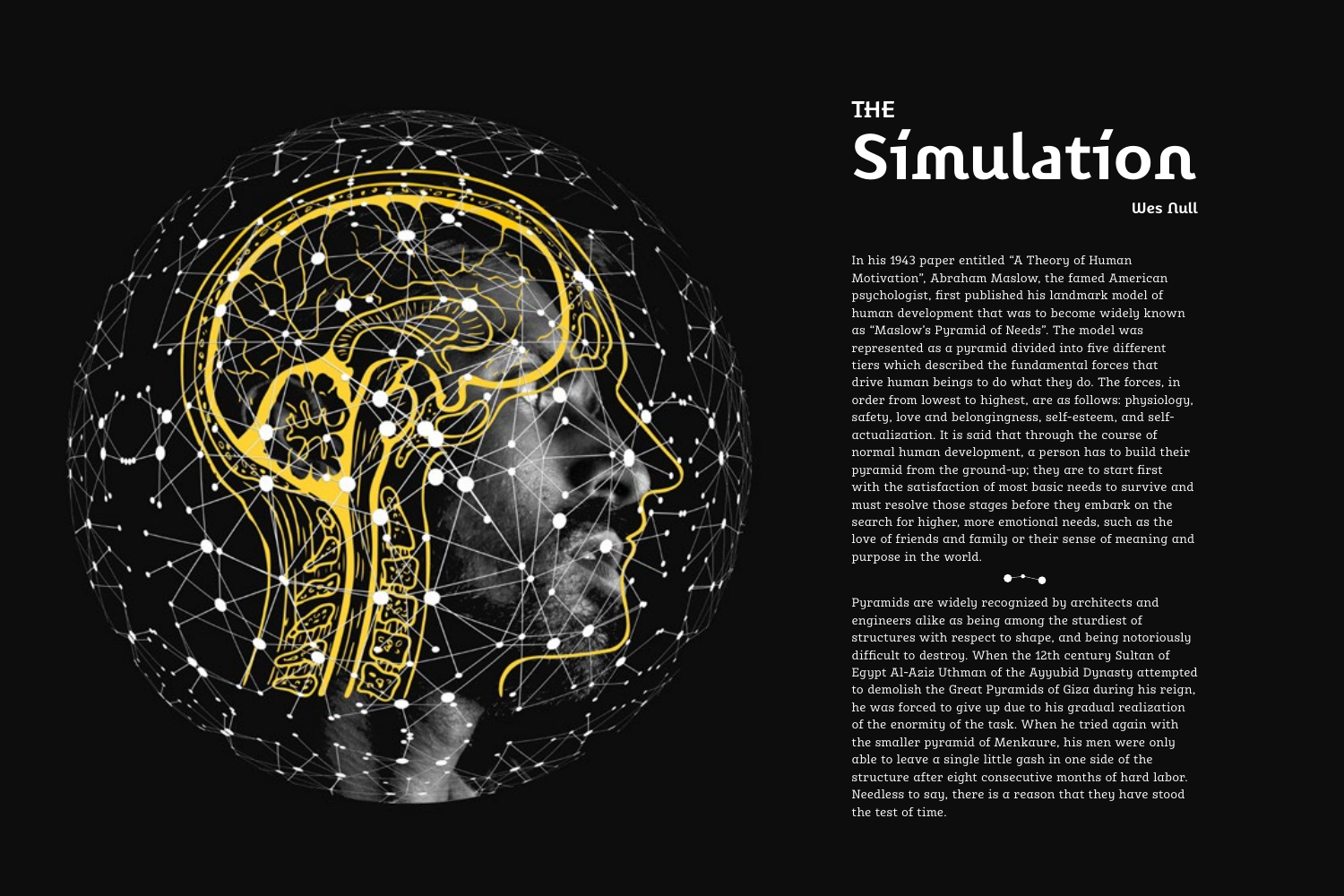So in the case of our own tower: what happens when the wrong block is pulled from the bottom? And what happens when our beams of support begin to bend and break, not being as strong as we once thought that they were?

COURS

Therefore, it may be natural to assume that the pyramids that we build for ourselves reflect that same imperturbability. Yet, for realism's sake, let's entertain the possibility that our Pyramid of Needs is, in reality, not a pyramid at all. Maybe, it's more like a tower.

# $\bullet$

Towers, in contrast, fall. Anyone who has endured the chagrin over pulling out the last Jenga block at the birthday party or watches the news knows that. Many times, all it takes to bring down years of manpower and planning is a little incidental damage to the bottom. When the structural integrity of the base is compromised, especially in light of an engineering flaw or the weakness of building materials, a chain reaction can send a tower tumbling down in seconds.

So in the case of our own tower: what happens when the wrong block is pulled from the bottom? And what happens when our beams of support begin to bend and break, not being as strong as we once thought that they were?

### $\overline{\phantom{a}}$

To this day I still don't completely know where it came from. One mid-October afternoon you're throwing a football around with the other two male cousins in the driveway, and that same evening your mom and doctor have their hands on your back, telling you to breathe as you try your best to contain your hyperventilating in a tiny, pale examination room. There was no physical injury, no breaking news, no witness of anything traumatic that precipitated it. Yet, soon enough, it would become clear to me that after that day nothing would ever be the same for me again.

## $\bullet$

I do know, however, that I was a pretty lonely kid. One of my favorite games that I would play would be pretending to be an explorer through the areas of my neighborhood. I would set off into the woods alone and "chart" new territories, along with their associated creeks, trails, and small abandoned buildings. I would draw maps, swing around a wooden stick as a sword, and plant little "flags" (often other wooden sticks) on various discovered landmarks. All of this I could do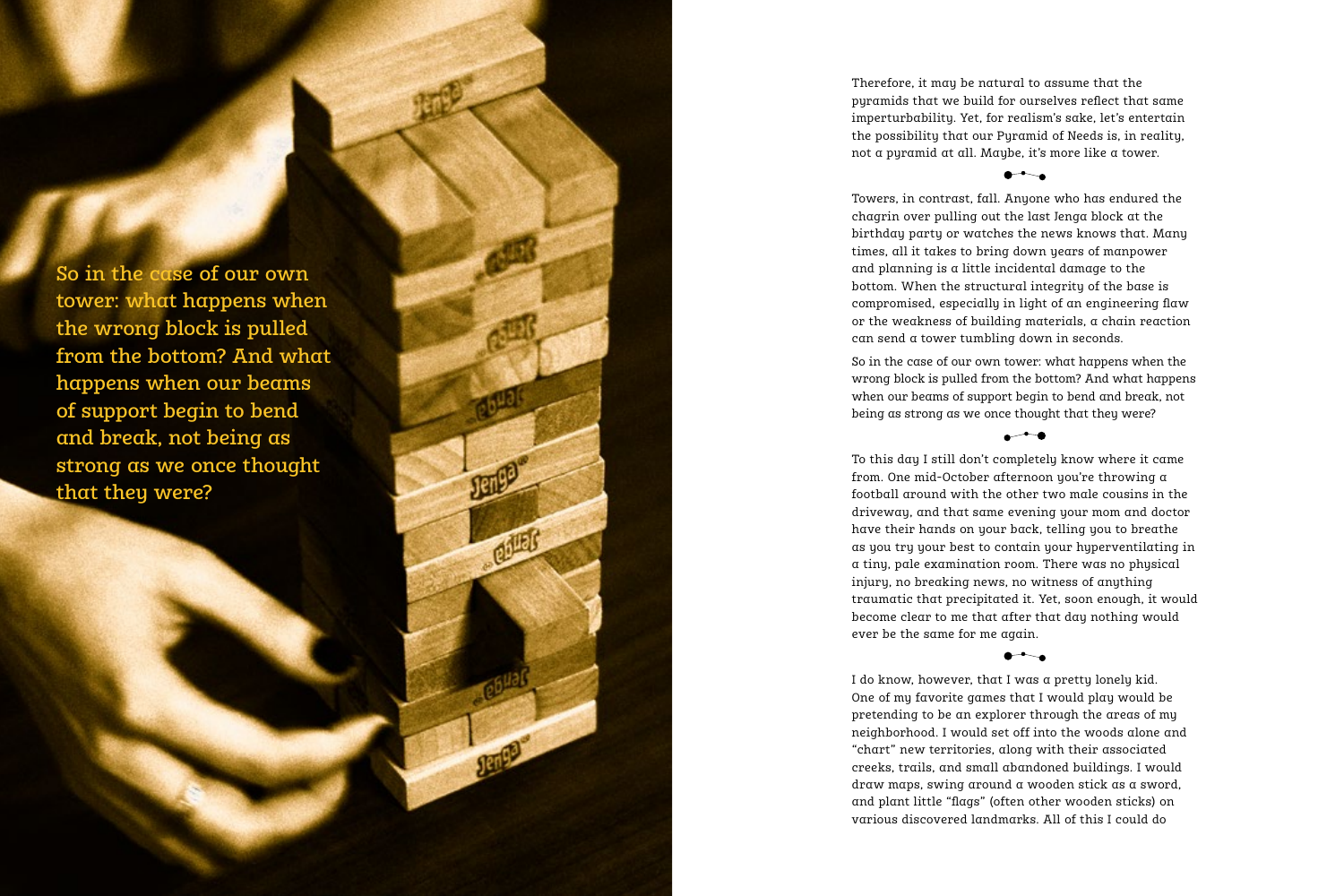alone. The other kids in the neighborhood played a lot of soccer, but I was never any good at it. Every time I tried somehow I always ended up watching the rest of them play from the side of the yard. Regardless, I still enjoyed their company.

Also, it's not like there wasn't any suspicion before this. A few years prior I remember asking my mom questions about God, Jesus, and the devil. I remember being confused by the fact that God, who knows, created, and controls everything, would create certain people knowing that they themselves would never hear the gospel in their lifetime, and that they wouldn't be saved from hell in the end, no matter how good of a person they might've been during their time on earth. My mom tried her best to assure me that we have no way of knowing God's plan, and left it to me to imagine God giving one last chance to every nonbeliever arriving at the pearly gates of heaven. I remember thinking, "Well, if that's really the case, why even bother talking about the Bible in the first place?" But I didn't say it aloud because I was afraid to upset her. Having not reached an answer I was satisfied with, my doubts increased going forward, but I kept them to myself, not wanting

to worry my mom. I wished I could just let it go, but I couldn't; I needed something tangible to hold on to.

 $\overline{\phantom{a}}$ 

Yet what I felt on that day was something deeper than the religious doubt that I was familiar with. My cousins had branched off to the other side of the yard, tossing the ball between them as I diverged from them for some reason that I can't remember. My uncle had recently arrived to pick them up from our house, and he had gotten out of his car and was talking to my mom. I remember the crisp chill of the sunny October sky in the fall, and the glare in my eyes as I glanced upward toward the sky. In that moment, everything felt in its right place. My mother and uncle were smiling, absorbed in their conversation; my cousins were continuing to run in circles around the perimeter of the house; and I just stood there, taking in the scene. As a ten-year-old kid, there aren't very many situations which pull you into thinking about life itself. It seems like kind of a waste of time at the time, especially when you're in the middle of having fun.

Regardless, in that moment in the sun, I started to think about it.

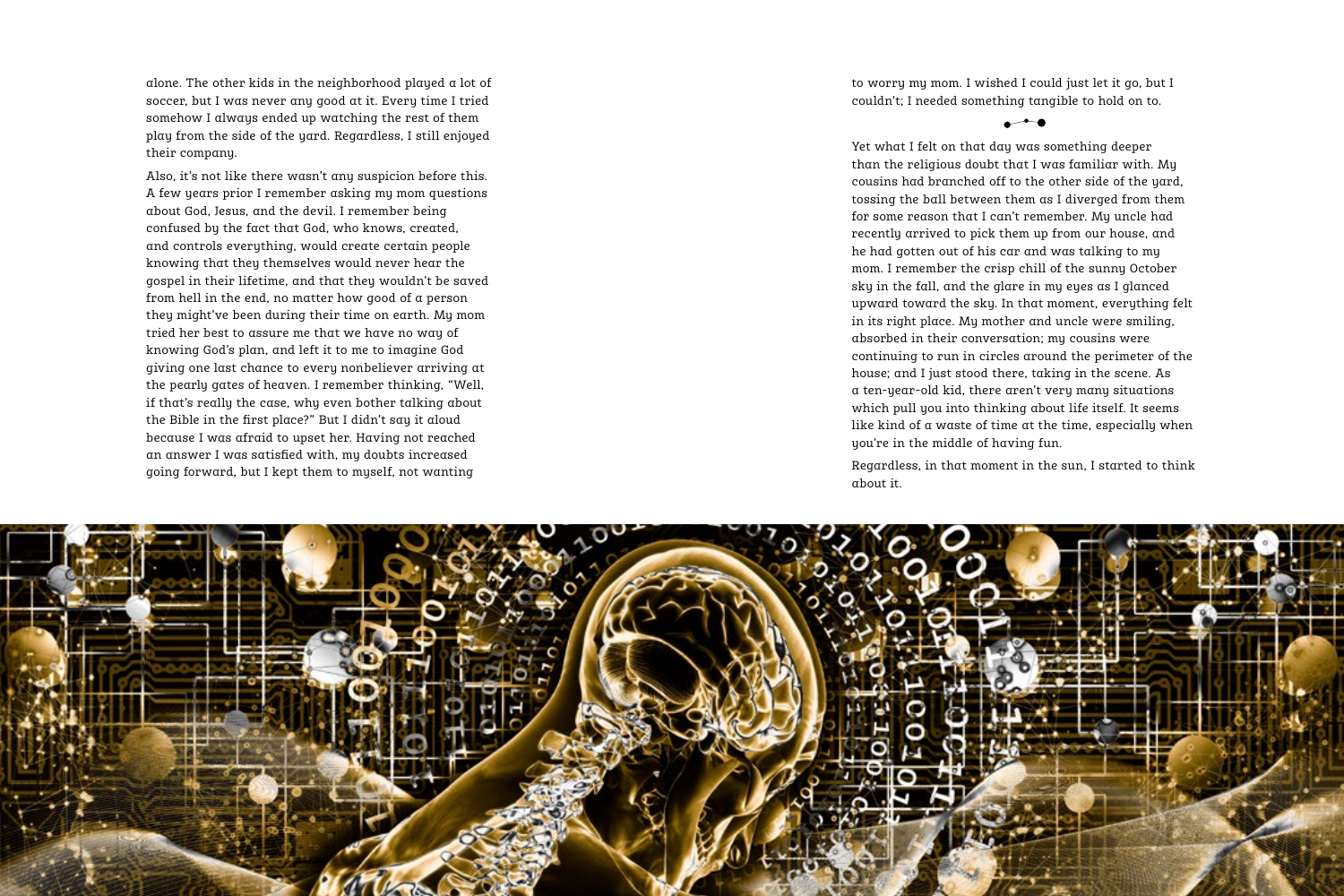I noticed all of the smiling and laughing people around me, each in their own conversation, and wondered if they too experienced the same appreciation for the moment as I did; if they appreciated the same chill breeze through their hair or how calming and sweet the gentle wafting of the orangish-red leaves appeared to them from above. I thought about my own particular thoughts and feelings that I couldn't convey in words, and the strangeness that everyone that I saw around me must also contain this indescribable reservoir of thought within them. Miraculous.

But, then again, what if they, in fact, didn't have that, at all? What if that just wasn't true?

I can see their smiles. I can hear their laughs. Yet the realization slowly began to dawn on me that I had no way of making sure that these people had thoughts of their own. Sure, they spoke words and gave their opinions. They smiled, frowned, laughed and cried in the same way that I did. Yet in that moment I recognized that only I myself could prove that these things came from an actual source, and no matter how I tried, I would never be able to prove beyond a shadow of a doubt that these behaviors actually came from a real place.

It was then that I fully began to feel the gravity of this possibility: my parents, my sister, my cousins, my neighborhood friends, my teachers, and an entire planet of billions of people may be non-playable characters in a vast game in which I was the only one with any real consciousness.

I imagined a panel of humans or god-like entities tending to some remote computer in a different universe, entering code into the fabric of my daily life. I thought of how if it's possible that humans could eventually develop technology sophisticated enough to create a simulated life in the future, then it is all the more possible that I am already living in one.

My heart beat faster as I racked my brain for ways to put this question to rest. Yet this doubt seemed to permeate everywhere. I didn't know where to even begin to search for a resolution. I could feel myself growing pale. I could be living in a gigantic lie



While the perception of living in  $\alpha$  false reality seems scary on its face, it wasn't just the idea of living in a simulated universe that disturbed me the most. It was the idea that I was alone in this simulation. Being an object among many within the big hologram would be unsettling, but at least then it wouldn't be an idea that I would have to face on my own.

Yet in that moment, I felt like a complete alien. The implication from this line of thinking was that all of the foundational security that I had developed from the love of my friends and family, as well as the general sense of safety afforded to me by my environment, could be torn from its tethers at any moment, at the behest of some far-off team of unseen simulators. My entire universe could very well be some kind of cruel joke, set up for experimentation's sake by some scientists thousands of years and/or light-years away, crossing his or her fingers for their universe's equivalent of a Nobel Prize. It was as if these simulators were killing everyone around me by robbing them of the opportunity to truly exist.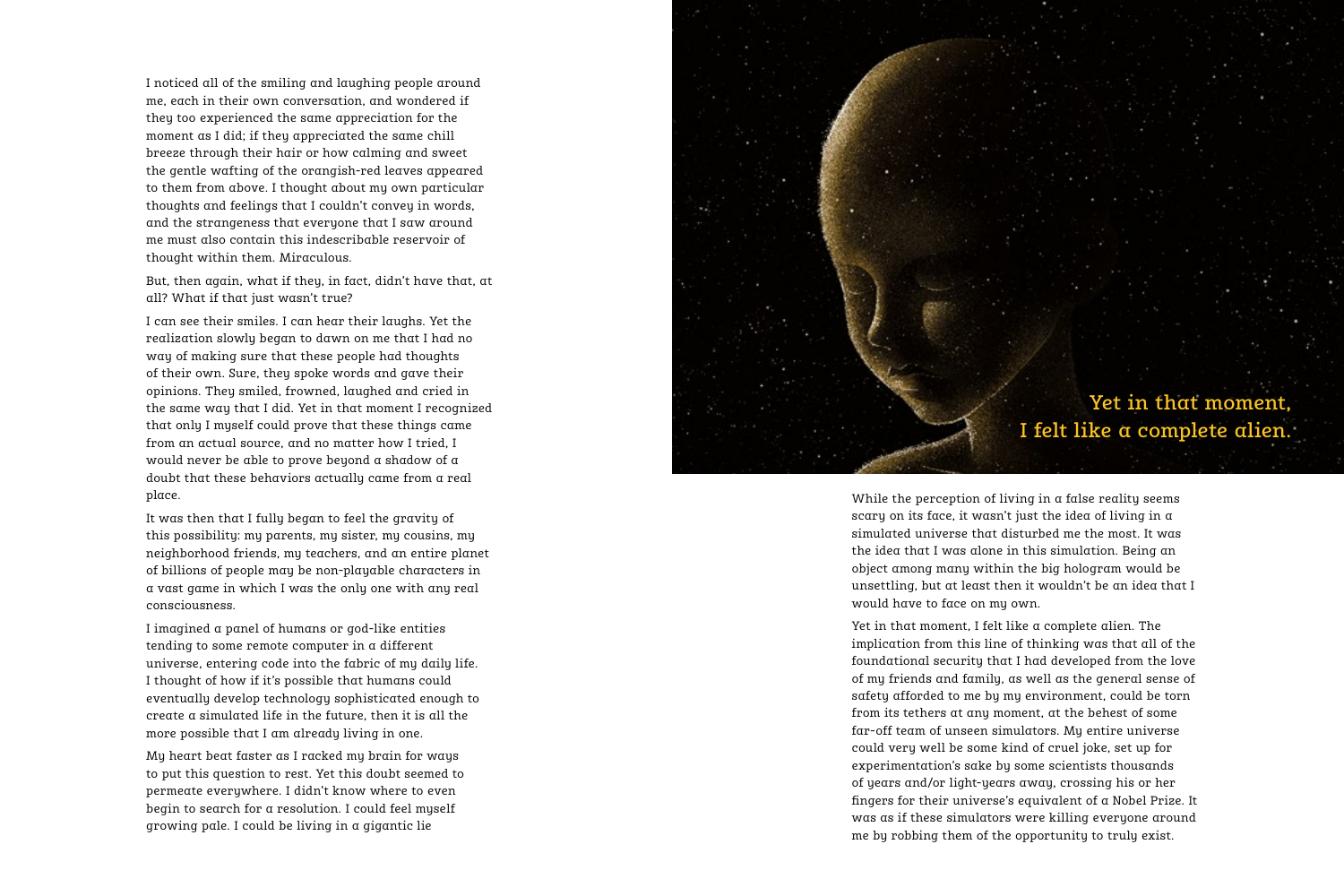I felt overwhelmed. I was ten years old and felt powerless to make sense of any of this. It was too much for my head. The thought of a mother, father, sister, and friends not being real was too much for a kid to handle. With the most basic assurances of life in flux, I broke down, and my tower collapsed.

Before long I was bouncing between various doctor's offices, building up my collection of prescriptionsponsored pens. The first psychiatrist put me on Ability and Zoloft. My mother did the best she could with me, God bless her. My father struggled to understand what was happening at all. He still might not.

Teachers began to all leave the same note on my report card: "Does not turn in homework". It's hard to imagine, in retrospect, how heavy I was on my parents during this period of time. I struggled to make it through the day without breaking down. Talking about it with my mom would help temporarily, until she started talking about God. Then, a lot of the time, it got worse.

Dr. Reilly, the psychologist that I ended up seeing, looked almost exactly like Richard Dreyfuss in Mr. Holland's Opus. I liked him a lot. Every week I would attempt to disentangle the threads of the crazed backand-forth in my head; the one that would periodically send me spiraling and have me burying my face in one of the pillows of the guest bedroom downstairs. Yet oddly enough, every week I was met with the same attitude from Dr. Reilly: measured calm. Now that I think about it, this made all of the difference.

Throughout this time, I had held on to the assumption that my doubts over the reality of the world around me were unique and unprecedented. I had taken it for granted that I had punctured some new hole into the fabric of perception, and that revealing this to others might frighten, estrange, or anger them. Part of me seemed to be afraid of scaring the people around me, and the other more irrational part of me was afraid of my potential reaction to their reaction: that I would take their shock to mean that my questioning had disrupted the integrity of simulation, or had angered the simulators. Maybe the simulators would begin to

move the people I told, like chess pieces, in order to try to silence me, or to try to make me forget about them. Therefore, if I were to start feeling better, it may actually spell victory for the simulators. I had all sorts of ideas about how the simulation worked, and who was running it, none of which were particularly consoling.

Yet all of what I had to say was met by Dr. Reilly with relative coolness. It wasn't a matter of him not understanding me, either. He was more than capable of repeating the things I said back to me, paraphrased. It just didn't faze him very much. Seeing him react this way was a relief for me. Maybe I could find my way out of this after all.

Every session I would explain all of the thoughts and feelings about the simulation that were nagging me that

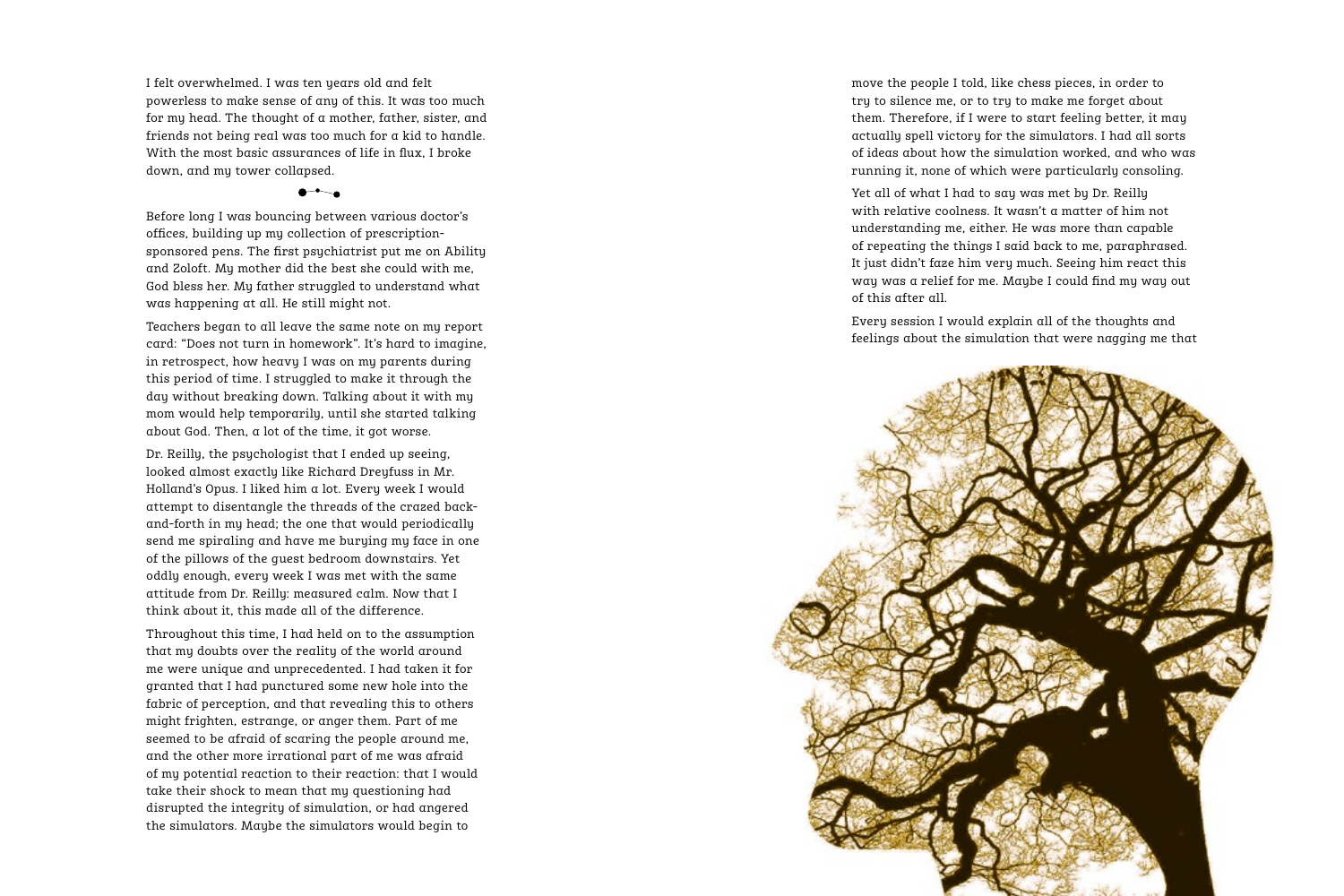"I want to believe in them. I'm just afraid. I don't want to be caught off guard, that is, if they turn out not to be real. I couldn't handle that."

particular week, and every week he listened, nodding along. When I would finish my weekly brain-dump, he would first assure me that he really did understand the things that I had told him. He acknowledged the problems and the pains that I would run into carrying around such thoughts all of the time. Shortly after, however, he started asking questions. This is where I really began to learn.

"So" he asked, putting his doctor's clipboard down on his desk. "Do you have proof? Have you actually seen these people running this simulation?"

"Well, no." I said. "But I can't be sure that they are not there."

"Ok" he nodded. "So, if I'm following you, it makes sense to you to believe that these 'Simulators' that you've never seen are real, but not all of the people, including family and friends, that you have seen so far in your life with your own eyes?"

"I want to believe in them. I'm just afraid. I don't want to be caught off guard, that is, if they turn out not to be real. I couldn't handle that." Then another thought occurred to me. "And if there was a simulation, what is stopping them from making the 'design' as real as possible?" I sped up. "Wouldn't they try to make it convincing, like by making the world super big with a lot of people? What if they are trying to make this make as little sense as possible, just to confuse me?"

I was growing tenser as I spoke, because I honestly didn't know how he could reply to that. It appeared that I had become trapped in my worst fear. The implications felt menacing. Even if I didn't completely believe in this theory, how could I ever really stop worrying about the possibility of its truth if the whole external world held no power to refute it in any meaningful way?

Dr. Reilly spun around a little in his chair. "Hmm. Yeah, I suppose it's possible."

There was silence. I didn't know what to say.

"Let me ask you." He spun his chair back to its original position. "Do you believe I'm real? Me, sitting in front of you?"

"Yes, mainly. At least, I hope."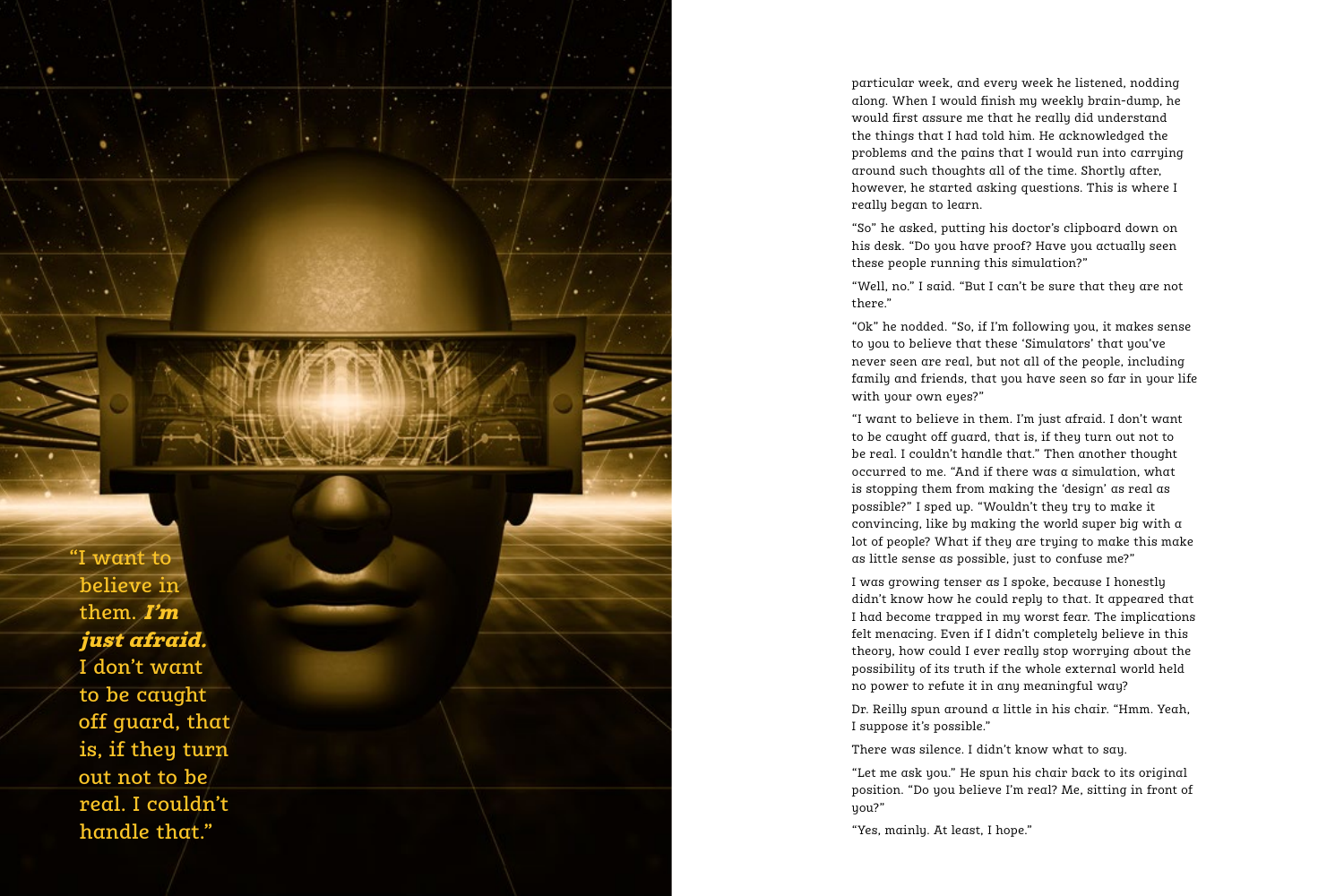"Well, how can you be so sure about that?" he asked. "I could be Dr. Reilly's identical twin. We could be plotting to deceive you by taking turns each session."

I cocked my head back a little, perplexed. "Well, I guess I can't. But it probably would become obvious that something was up at some point."

"Why would it have to become obvious? We could be pulling off the most successful bait-and-switch trick in history."

"That seems a bit unlikely." This was different from the way my mom talked to me.

Dr. Reilly smirked a little. "But not impossible, right?"

I started to get an idea of where he might be going with this. "Why would you be doing it? It seems like a pretty elaborate thing to do for no reason."

"For the same reason that the Simulators do what they do. Just to deceive you, I suppose."

I thought back to the images that would intrude into my mind of what it would be like at the end of the simulation. The first option is that I would die and wake up in a lab in some higher universe, where the simulators would reveal to me that my life had always been a lie. The second option would be that the people around me one day would reveal the simulation for what it was, to my face. Either way, I was terrified. I felt deception on that scale to be a fate worse than death.

I spoke again. "Well, maybe the simulators have some higher goal in mind. Maybe I'm part of some test."

"Or maybe I'm the one testing you, right now" Dr. Reilly fired back. "Maybe I work for a large, secret company, collecting data from the trial of your life for my experiment."

I looked down, drawing a blank.

"But let's back up for a bit," he said. "So if you believe that the Simulators are using you for an experiment that means you do believe there are some real people, or beings, out there, right? Otherwise, what purpose would these experiments serve in the first place? It would probably be a situation where the 'results' could have an impact on their world, right?"

I nodded. "Yeah, I certainly can't rule that out."

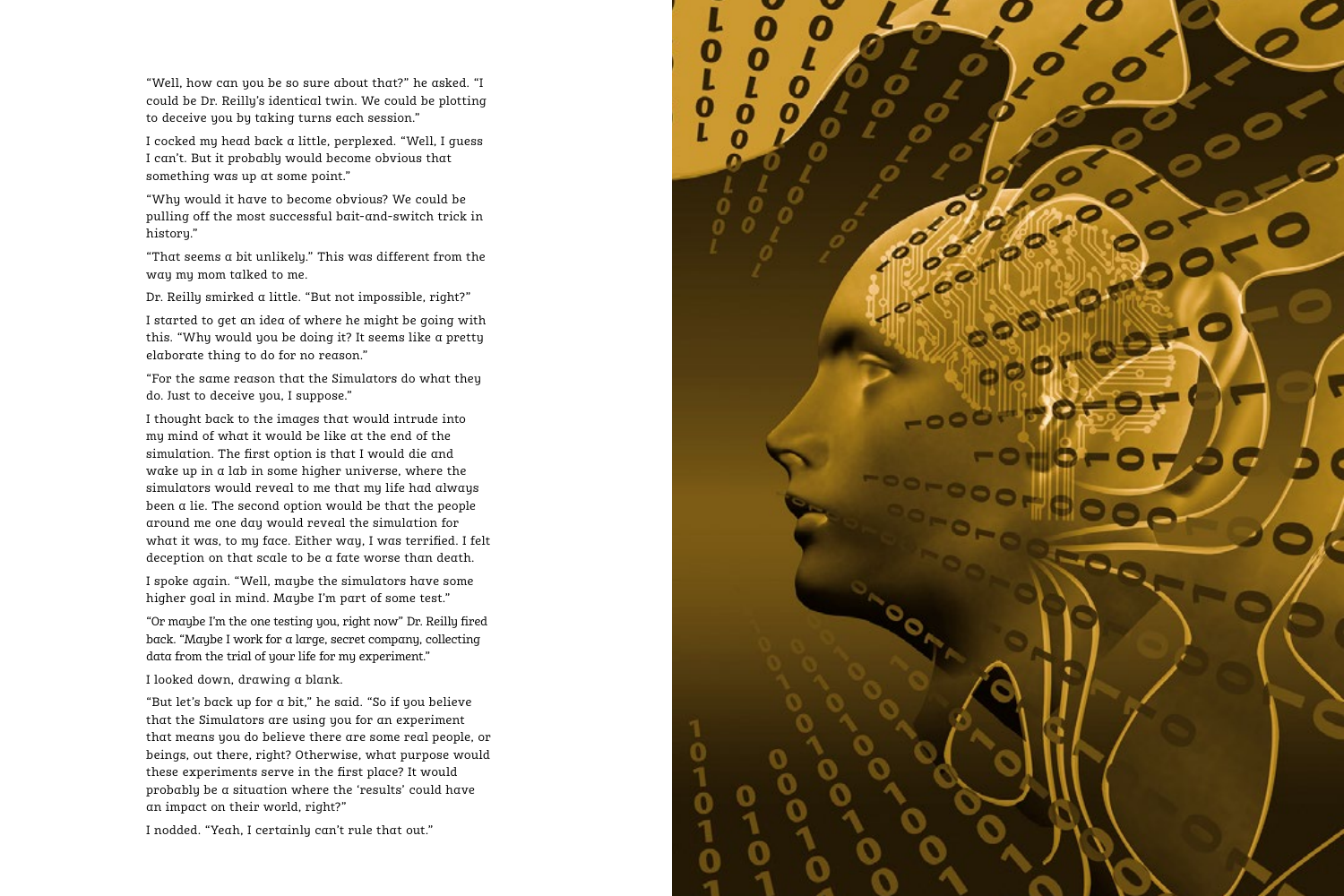Dr. Reilly raised a hand to his chin. "Yeah, there is a lot we can't rule out. But, anyway, in this world of 'beings', the ones supposedly creating these human simulations for their own particular ends, whatever they may be, can you honestly say with no room for doubt that you are as 'real' as these beings from on high?"

I was transfixed. I really wanted to know where this was going. "So, are you asking if I'm real?"

Dr. Reilly swiveled his chair towards me, this time cocking his eyebrow in a clearly performative way. "Well, are you?"

I smiled a bit. "Uh, I feel real."

"Yeah, but how do you know those feelings are real?"

At this point I was thoroughly lost. "Because I feel them. There are inside of me."

"I see," Dr. Reilly said with a resolve in his voice. "So everything that you feel inside is real, while everything you see outside is not?"

I was being led into another trap. I paused. Dr. Reilly broke the silence: "You know that feelings are a product of the brain, correct?"

"Yeah."



"Then have you ever considered that perhaps you're under a different kind of simulation?" My eyes widened a little. "One where you may not have a real human body at all? Who's to say your experience of having a body, of having feelings, isn't just as much programming as the things you see? Who's to say you're not simply a brain hooked up to a machine in a laboratory far, far away?"

Once again, I had been left speechless.

 $\overline{\phantom{a}}$ 

It's difficult to point to a decisive moment where I can definitively say that things got better, but eventually they did. Zoloft hadn't been working very well anymore, so the second psychiatrist I had started seeing prescribed me Prozac in its place. Every week I continued my appointments with Dr. Reilly, where the Socratic dialogue would rage on. While I know that the sound reasoning he provided helped me a lot, as the months went on, I found that the experience of simply being able to talk about these things openly was reassuring for me in their own capacity. It helped with my overall sense of alienation, and it helped break some of the feedback loops of unchecked panic and rumination.

There was also the internet. It wasn't too long after I had begun seeing Dr. Reilly that I began scouring the internet for anything and everything that involved simulations, holograms, false realities etc. One of the main consolations, both from Dr. Reilly and from Wikipedia, was how when it came to my doubt in the material reality of the external world, it became increasingly clear that I had been beaten to the punch. Pyrrho of Elis, Sextus Empiricus, Nagarjuna, Rene Descartes, David Hume, Zhuangzi, and many others had all raised questions about the trustworthiness of our senses long before I had ever arrived on the scene. It wouldn't be until later that it began to dawn on me that many of the same thought experiments or hypotheticals that would arise in my sessions with Dr. Reilly had already been debated vigorously for hundreds of years, as exemplified by the Evil Demon scenario put forward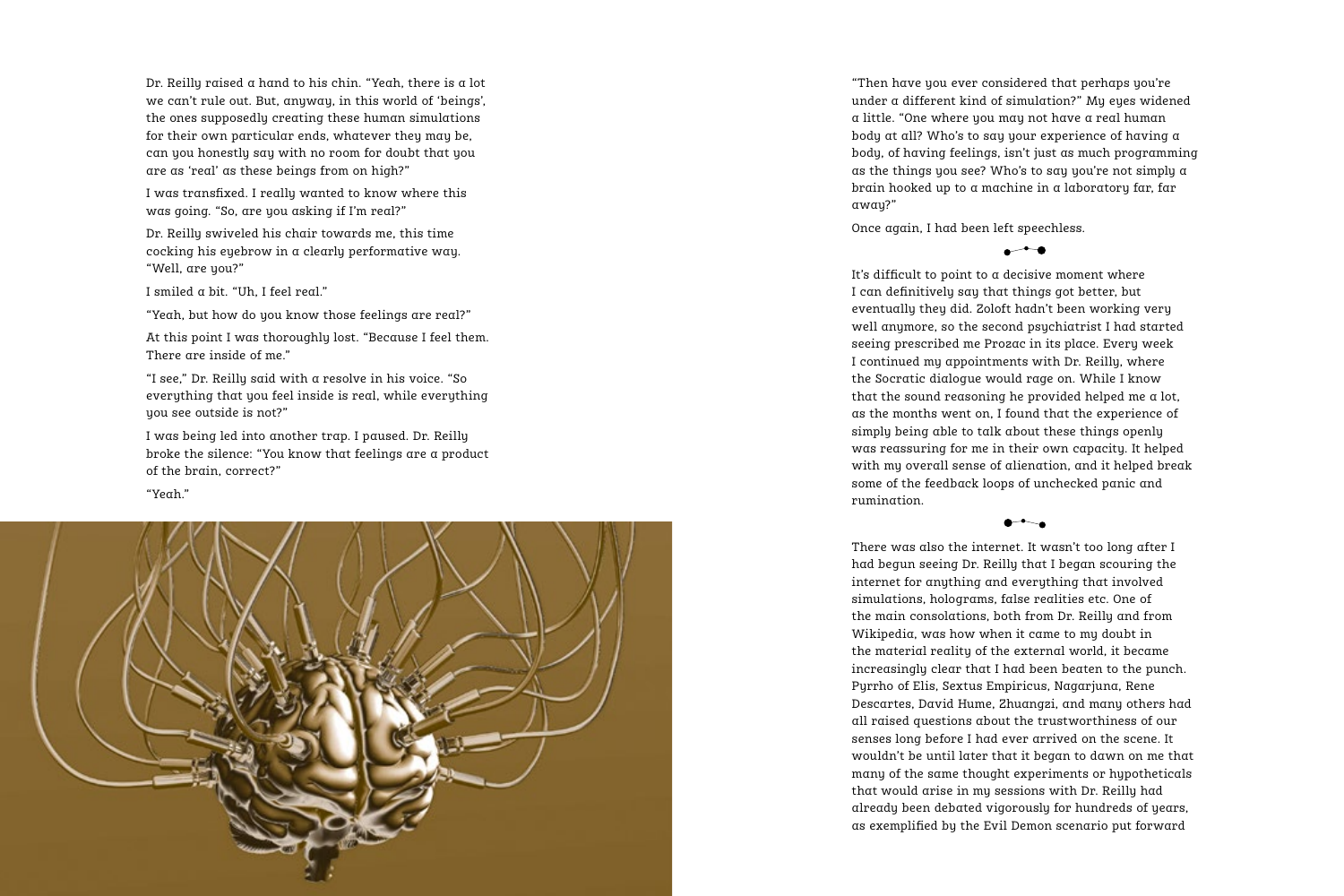by Descartes or Zhuangzi's butterfly dream. At its core, the idea that there is no way to disprove the notion that our observations of the external world are not reliable due to subjective perception, and therefore there being no way to disprove the possibility that the universe could be a simulation, is anything but new. Realizing that put me at ease and left me with a desire to learn even more. From that point onward, I made the decision that philosophy was going to be an important part of my life.

However, just exploring the ideas themselves wasn't enough. When it comes to clinging to unfalsifiable beliefs, the kind that you can never completely disprove, logical argument alone won't do.

Sooner or later, I began to think more critically about the people around me, as well as the means by which I relate to them. I remembered what I felt that day in the driveway, watching my mom and cousins talking and doing what they were doing. I remembered the experience I had just prior to when things started to go wrong; that feeling of interconnectedness, of wonder arising from a newly-realized awareness and insight into the minds of others. I became more conscious of their consciousness, and more keen to the implications of such an awareness.

Deep down, I realized the limitations of what I could know. I realized that nobody can ever be completely understood, and that no matter how much we observe each other, talk to each other, or spend time with each other, there will always be some wall that separates my experience from theirs. Hitting this wall for the first time was disheartening, and I couldn't help but feel trapped under its shadow. If I can't feel your internal world firsthand, how can I ever truly know it's there?

It took some time for me to realize what I needed. I never did arrive at an absolute answer; no logical resolution that put the whole question to rest within a moment, once and for all. It was a gradual process that involved the development of my individual judgement, empathy, and, more generally, faith. This does not necessarily mean having faith in the existence of a creator per se, but of a more basic kind: faith in there being something,